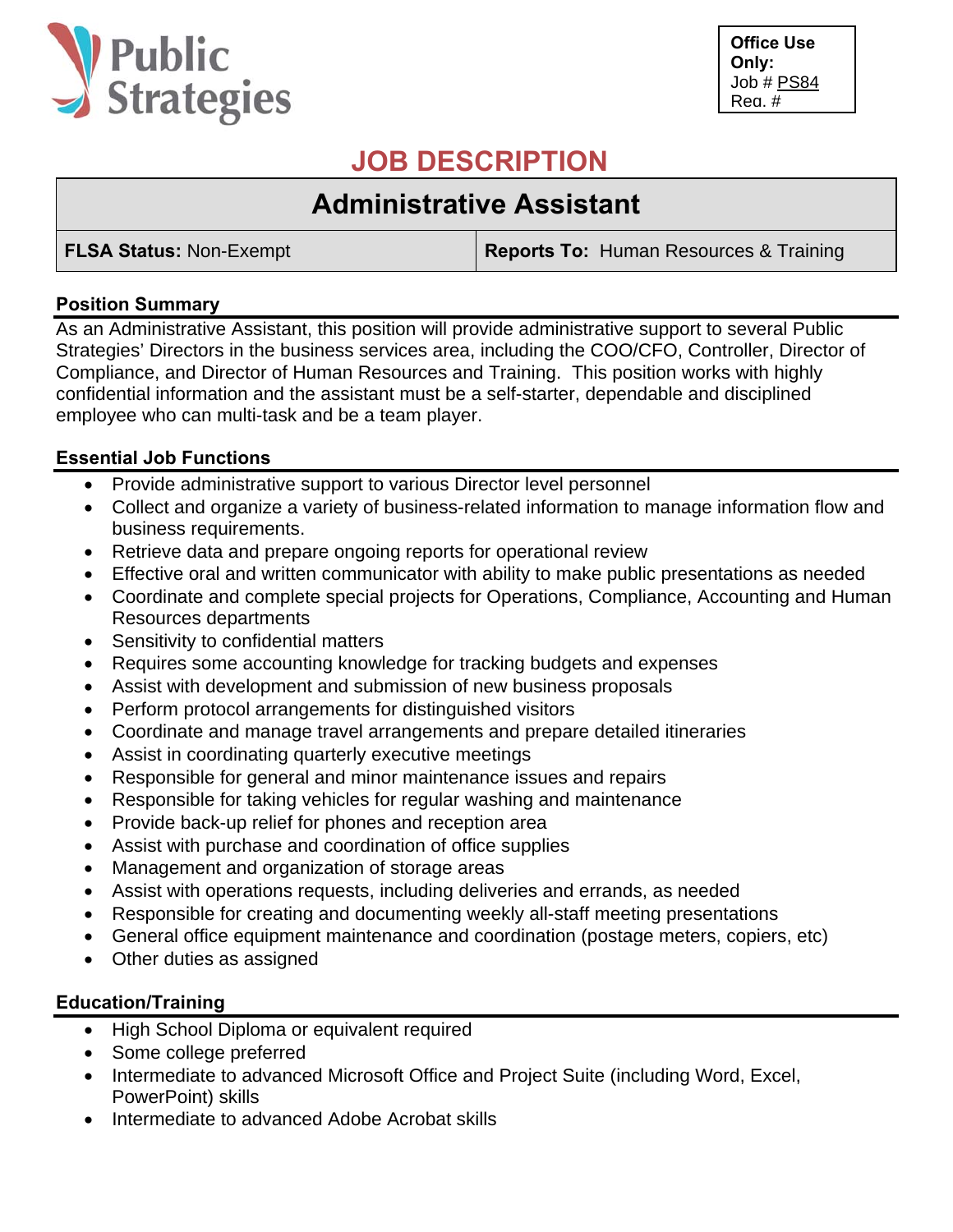#### **Experience**

- Prior administrative experience required
- Experience supporting executive level positions preferred

#### **Special Requirements**

- Ability to work flexible hours, including evenings and weekends occasionally
- Confidentiality

#### **Essential Physical Requirements**

Sufficient mobility and strength to move about the facility. Must have a valid driver's license. **C** = constant ( $>$  50%) **F** = frequent (25%-50%) **O** = occasional (1%-25%) **N**= never (0%)

| F | Light lifting $(20 \text{ lbs.})$                                | ∩            | Sitting (for sustained periods of time)                                                  | F   | Driving                             |
|---|------------------------------------------------------------------|--------------|------------------------------------------------------------------------------------------|-----|-------------------------------------|
| F | Moderate lifting (20-50)<br>$\mathsf{lbs.}$                      | F            | Walking (moving about on foot to<br>accomplish tasks)                                    |     | Hearing                             |
| N | Heavy lifting (>50 lbs.)                                         | $\mathsf{C}$ | Repetitive motion (sustained<br>movements/motions of the wrists, hand<br>and/or fingers) |     | Mental<br>requirements,<br>specify: |
| F | Standing                                                         | F            | <b>Bending</b>                                                                           |     | Exposed to<br>hazards, specify:     |
| F | Reaching (extending<br>hand(s) and $arm(s)$ in<br>any direction) | F            | Pushing/pulling                                                                          | N/A | Others, specify:                    |

**□ I am able to perform all functions of the job as explained on the job description. At this time I do not require any special accommodations to perform the essential functions of this job.** 

**□ I am unable to perform the functions of this job and will need to request a reasonable accommodation with Human Resources.** 

**Effective Date** / /

**Print Name** 

### **Approval Signatures**

| . .<br>--                 |             |
|---------------------------|-------------|
| <b>Employee</b>           | Date        |
| <b>Supervisor</b>         | Date        |
| <b>Department Manager</b> | <b>Date</b> |
| <b>COO/CFO</b>            | Date        |